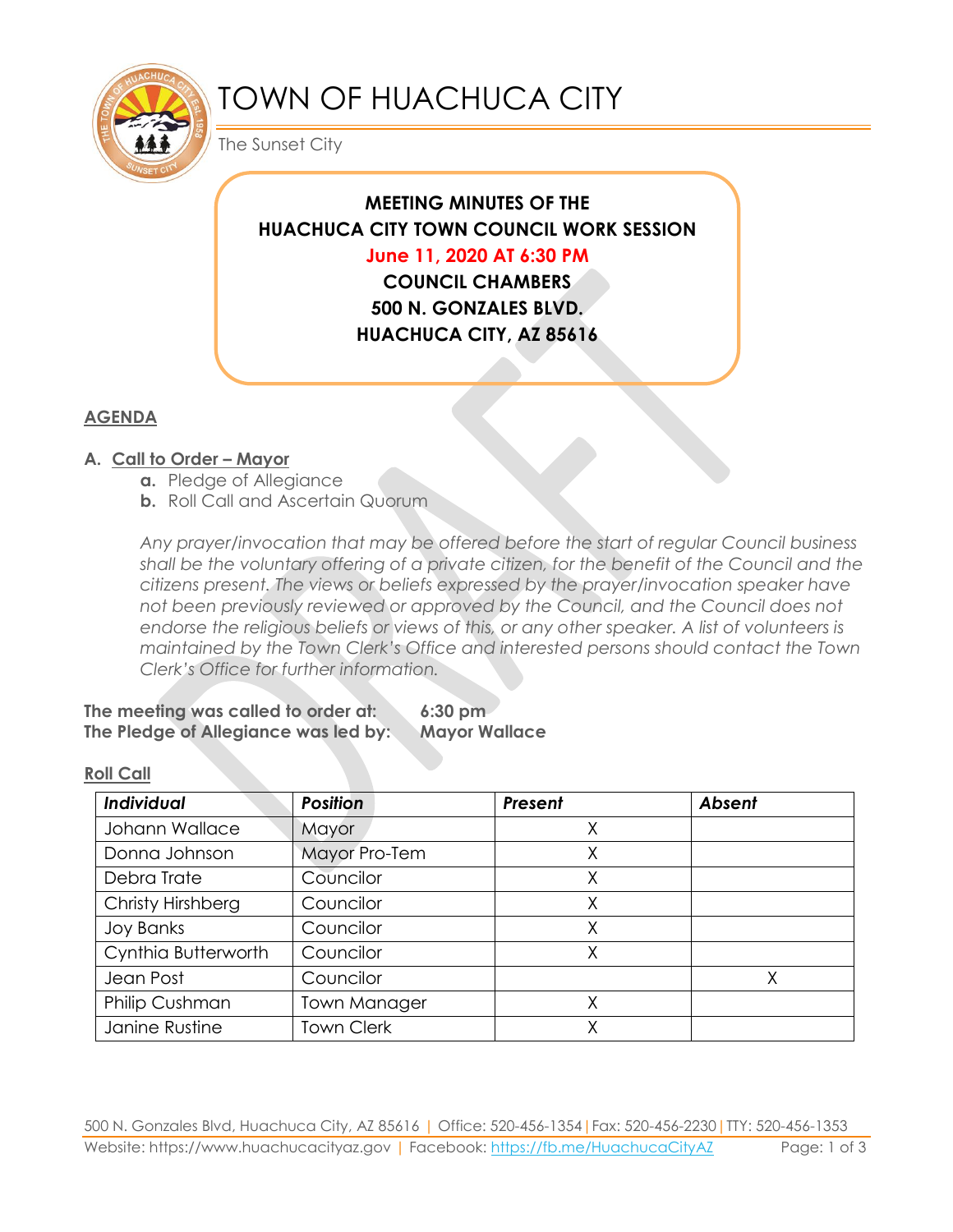| Thomas Benavidez | Town Attorney |  |  |
|------------------|---------------|--|--|
|------------------|---------------|--|--|

#### **B. Call to the Public – Mayor**

*A.R.S. 38-431.01 states the Public Body may make an open call to the public during a public meeting, subject to reasonable time, place and manner restrictions, to allow individuals to address the public body on any issue within the jurisdiction of the Public Body. At the conclusion of an open call to the public, individual members of the Public Body may respond to criticism made by those who have addressed the Public Body, may ask staff to review a matter or may ask that a matter be put on a future agenda. However, members of the Public Body shall not discuss or take legal action on matters raised during an open call to the public unless the matters are properly noticed for discussion and legal action.*

### **C. Consent Agenda - Mayor**

*All items listed in the Consent Agenda are considered routine matters and will be enacted by one motion of the Council. There will be no separate discussion of these items unless a Member of the Town Council requests that an item or items be removed for discussion. Council Members may ask questions without removal of the item from the Consent Agenda. Items removed from the Consent Agenda are considered in their normal sequence as listed on the agenda, unless called out of sequence.*

**C.1.** *Discussion and/or Action [Manager Cushman]: Public Hearing -* Home Rule: Huachuca City is proposing an extension of the alternative expenditure limitation. Members of the public are invited to make comments to the Mayor and Council concerning the Town's Home Rule alternative expenditure limitation.

| Motion C: Open item for discussion and/or action | Action: Open                      |  |
|--------------------------------------------------|-----------------------------------|--|
| <b>Moved by: Mayor Wallace</b>                   | Seconded by: Mayor ProTem Johnson |  |

#### **Public session opened at 6:32 pm moved by Mayor Wallace seconded by Mayor ProTem Johnson**

**Mayor Wallace:** We have to do this, it deals with the budget and what we're allowed to spend**.**

**Manager Cushman:** It allows you to spend the entire amount that you collect**.** 

**Jeffrey Ferro:** I say vote to spend the money that it takes in the Town needs it. So what happens with this? Do you vote to spend the money?

**Mayor Wallace**: Yes we vote to pass this or we are limited by what the state sets up for us to spend.

**Public session closed at 6:35 pm, moved by Mayor Wallace seconded by Councilor Hirshberg**